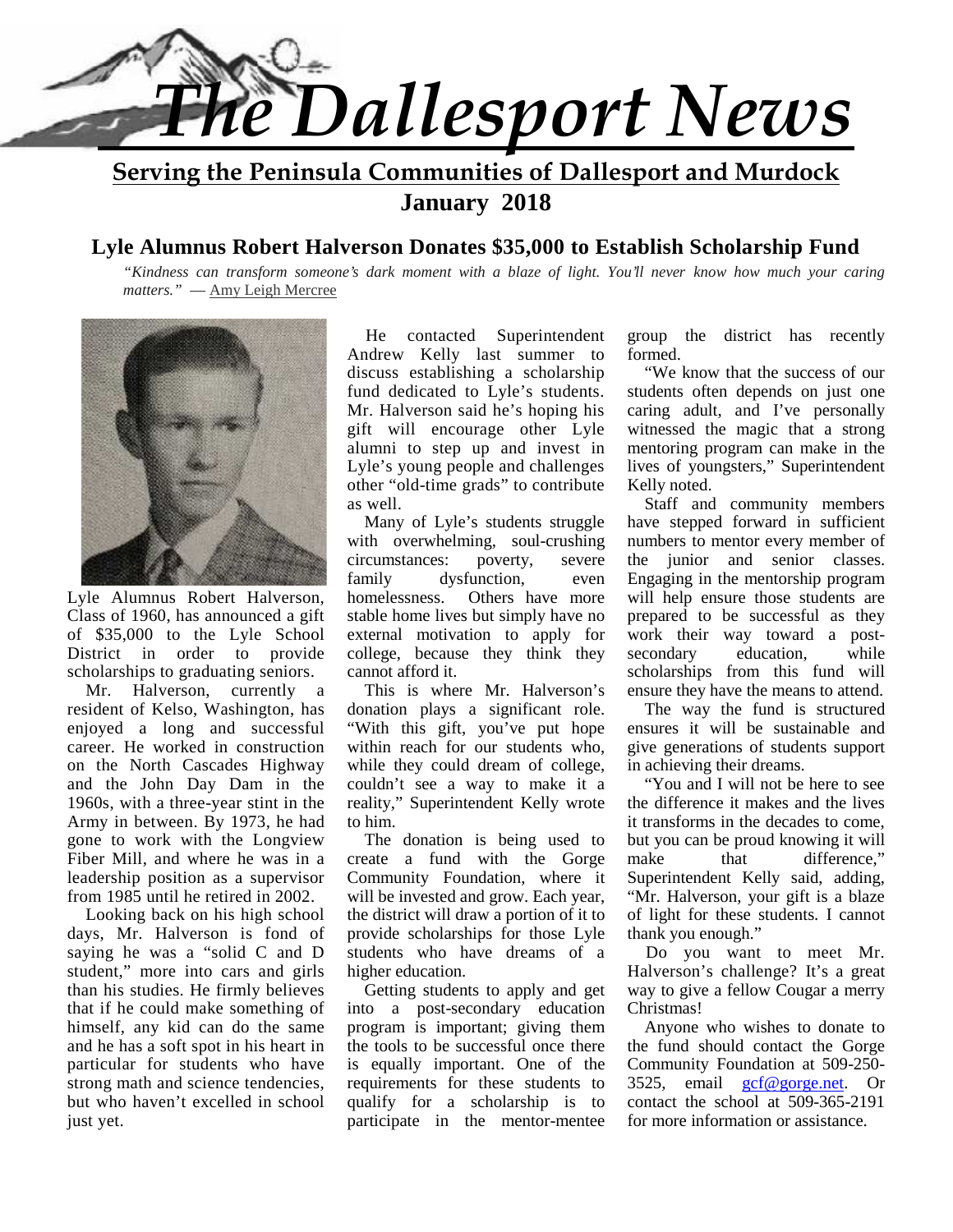#### **Book Report By Judy Bane**

#### **The Midnight Line by Lee Child**

Jack Reacher is a loner and a fixer. He wanders freely, unencumbered and finds himself in places and situations where things need to be set right and that is what he does.

In this latest book of the series, Jack Reacher finds himself trying yet again to fix things.

Reacher takes a stroll through a small Wisconsin town and sees a class ring in a pawn shop window: West Point 2005. A tough year to graduate: Iraq, then Afghanistan. The ring is tiny, for a woman, and it has her initials engraved on the inside. Reacher wonders what unlucky circumstance made her give up something she earned over four hard Nurse's years. He decides to find out. And find the woman. And return her ring. Why not?

So begins a harrowing journey that takes Reacher through the upper Midwest, from a lowlife bar on the sad side of small town to a dirt-blown crossroads in the middle of nowhere, encountering bikers, cops, crooks, muscle, and a missing persons PI who wears a suit and a tie in the Wyoming wilderness.

The deeper Reacher digs, and the more he learns, the more dangerous the terrain becomes. Turns out the ring was just a small link in a far darker chain. Powerful forces are guarding a vast criminal enterprise. Some lines should never be crossed. But then, neither should Reacher.

#### **Lions Club Thank You**

A "Heartfelt Thank You" goes out to the Dallesport Fire Department, Dallesport Mini-Storage, all the other businesses, Lyle School staff & students, community volunteers and everyone who supported the Lyle Lions "2017" Christmas Food  $\overline{W}_{\text{est}}$ Box Project! "Thank You" for your contributions of money, food, time, etc. The food box(es) were filled with breakfast, lunch, dinner items, fresh fruit & vegetables, eggs, milk, ham, cookies & other miscellaneous foods. Approximately 90 local individuals/ families received food boxes which  $10:00$ helped to feed 330 people. We appreciated everyone's generosity and support! God Bless. May everyone widg have a wonderful "2018"!

Lyle Lions Club :)

#### **Lyle Activity Center Office Spaces for Rent**

The Lyle Activity Center, on the corner of Highway 14 & Third St, has two office spaces for rent available immediately. Both offices include their own private bathroom and closet. The building has a new metal roof and the and classroom and hallway windows are<br>scheduled to be replaced this scheduled to be replaced this winter. The two offices available for rent already have had their windows upgraded.

**Principal's office approximately 248 sq ft + bathroom and closet**: A corner office with nice lighting. \$400/month includes utilities and WiFi with the use of classrooms for larger meetings or events.

**office approximately 108 sq ft + bathroom and closet**: In addition to a private bathroom there is a deep closet along with additional sink and cabinet space in room for extra storage. Perfect for someone practicing massage/wellness therapies. \$225/month includes utilities and WiFi with the use of classrooms for larger meetings or events.

For more information or to schedule a visit please email

to lyleactivitycenter@gmail.com

*Discount available for non-profit organizations!* Visit web site at lyleactivitycenter.com

#### **Goldendale FVRL**

**Movie Time Fri, 1/5/2018, 2:30 – 4:30 pm** This month we will be presenting: **Power Rangers** (2017) PG13. Free snackbar! Kids younger than 8 must be accompanied by an adult. Library events and programs are open to the public and provided at no cost. Goldendale Community Library 131 West Burgen Street Goldendale.

#### **The Dalles Public Library Tech Instruction January 6, 2018**

1/06/2018 - 10/03/2018 10:00-11:00AM Every Week on Saturday Need help navigating a new gadget or widget? Want to use eBooks or eAudiobooks? We will show you how to get the most out of your toys. C'mon in! 722 Court St. The Dalles.

#### **First Tuesday Movies for Adults**

#### **January 2, 2018**

Movies for adults, now showing each month at The Dalles Public Library. These movies will be shown starting at 6:30 on the first Tuesday of each month, will be adult-themed. Light refreshments and water will be available. You are welcome to bring your own (non-alcoholic) beverage. 722 Court St. The Dalles.



315 E. 2nd Street, The Dalles Hours: Mon. – Sat. 8:00 am– 6:00 pm Sundays 11:00 am - 4:00 pm **The Dalles/Wasco County Public Library** 541-296-2815 722 Court Street, The Dalles **HOURS:** Monday-Thursday 10 a.m. to 8:30 p.m. Saturday: 10 a.m. to 5 p.m. Closed Sunday *\*FREE wireless Internet access* inside the library and on library grounds. **White Salmon Valley Community Library** 509-493-1132 - Town & Country Sq. White Salmon Open Tuesdays 10:00 am - 8:00 pm Wed.-Sat. 10:00 am - 6:00 pm

 *\*FREE wireless Internet access*

#### **Goldendale Community Library**

(509) 773-4487 131 West Burgen Street Goldendale, Open M Tu W Th F Sat 10-6:30

**Bookmobile** Fort Vancouver Regional Library 1-888-546-2707



**Wednesdays Jan. 3rd., 17th., 31st. Lyle Market 9:45am-10:15am Lyle High School -10:25am-12:30pm Dallesport School- 1:45pm – 3:00pm**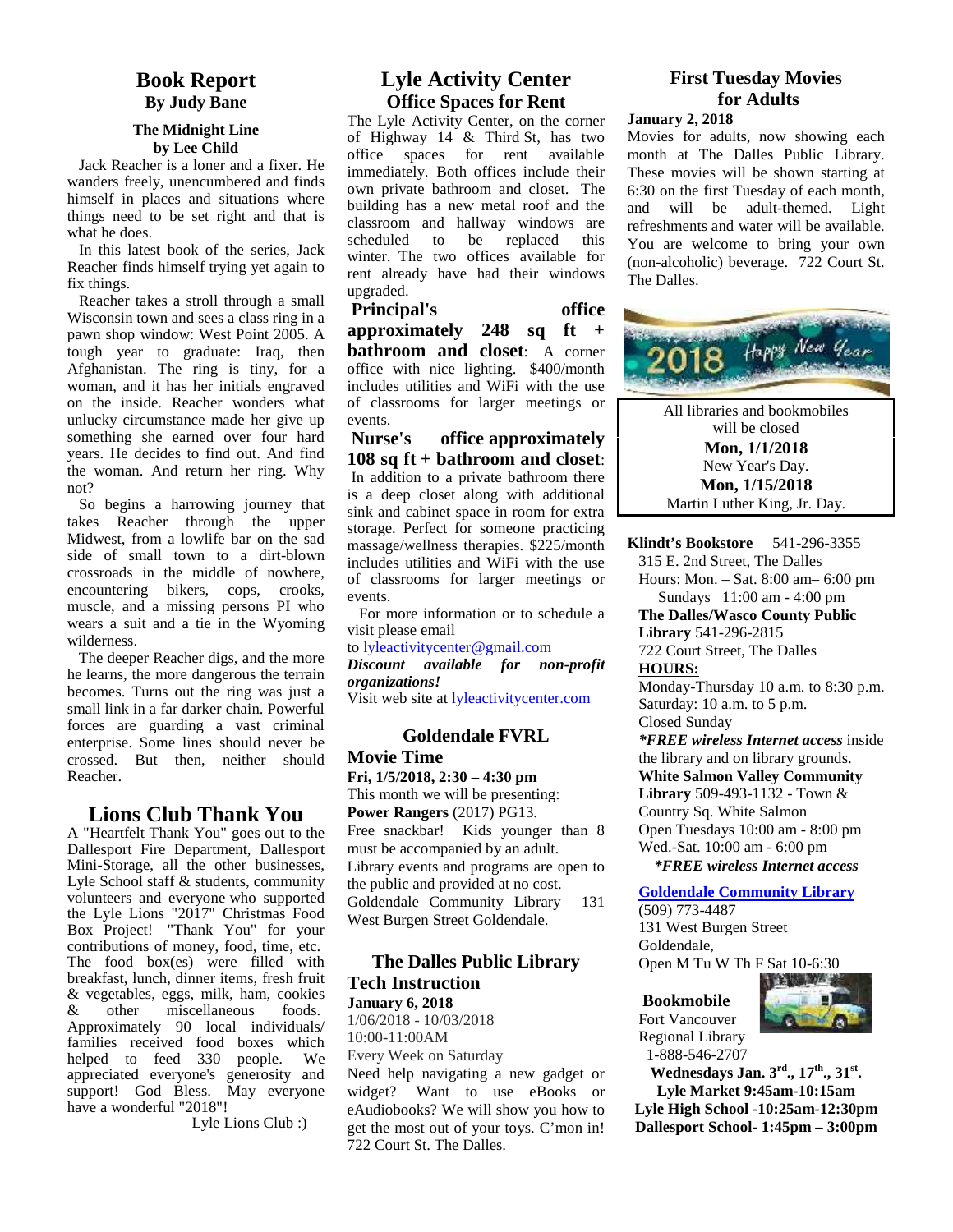#### **Community Council Corner**

By P.J. Sisseck Community Council Report for

December 14, 2017

Jeff King, Director of Klickitat County Emergency Management 911/Dispatch spoke to us on the operations of his department. Paging systems, radio dispatch, planning, training, public preparedness – all fall under his area of responsibility. Priority planning addresses the possibilities of winter<br>storms. Wildfires. Flooding. storms, Wildfires, Flooding, Earthquakes, and Hazardous Materials incidents.

On a more personal scale, Mr. King urges each household to have basic supplies with which to be self-sufficient<br>for two weeks. This is especially This is especially important in more rural areas. Have a was supply of non-perishable food, water, prescriptions and medical supplies, diapers, and a first-aid kit. Don't forget the pet supplies! Consider having these things in your car and workplace as well. **Other advice:**

Know your community. Exchange phone numbers with neighbors.

Know your local hazards and escape routes. Map out several.

Learn where assistance is likely to be. Do not wait on FEMA, as they are not first-responders.

Check FEMA.gov, RedCross.org, and wsdot.wa.gov for advice – *before disaster hits!*

Remember the **Neighborhood Watch Meeting, 20 January at 4 PM.** This is a Saturday afternoon, which may be a more convenient time for more participants.

 Please join us for the next Council meeting on **January 11th . 7pm** at the Dallesport Community Center.

Website, www.dallesport-wa.org

#### **K.C.F.D. #6 Dallesport/Murdock Fire Dept. Breakfast January 20th . 7-10 am Dallesport fire station All proceeds go to the Dallesport Fire Department Building Fund…..**

**All you can eat Pancakes Endless Coffee & Juice… \$5.00 per Person**

#### **Dallesport Water Dist.**

P.O. Box 131

Dallesport, WA 98617 If you have any questions regarding your water system, please feel free to contact us: Dave Griffin, DWD Manager 541-980-6756, www.dallesport-wa.org or dwdmanager@qnect.net Jana Greenfield DWD Clerk 541-980-

6514, or dallesportwater@gmail.com **Monthly meetings are held on the 2nd Wednesday of every month at 6:00pm at the Dallesport Community Center.**

#### **Brandi Howard**

**June 8th, 1993 - November 26, 2017**

Brandi Nicole Howard was born The Dalles Oregon to Rhet Howard of Dallesport, WA and Tammy Bishop Feller of

Glenwood, Washington.

Brandi is survived by her sister, Tiffany Lindsey of The Dalles, Oregon; grandparents, Dianne Howard of Lyle, Washington and Dave Howard of<br>Clarkston, Washington, "Nana and Clarkston, Washington, Papa" Linda and Bo Woolsey of Glenwood, Washington; step-dad, Fred Feller of Glenwood, Washington; aunts, Risi Howard of Lyle, Washington, Rao Bruendeman of Long Beach, Mississippi<br>and Laurie Bishop-Guzman of Bishop-Guzman of Glenwood, Washington; uncle, Austin Woolsey of The Dalles, Oregon; cousins, Austin Harvey, Auzreal Harvey, Kasdan and Kessi Dickens, Reyauna, Dayna and Carmen Guzman, and long- time friend She and support, Stacie Agidius.

Brandi lived most of her life in Dallesport with her dad. She attended school in Lyle and White Salmon graduating in the class of 2012. Brandi enjoyed participating in sports, coloring, music and her dog, Keyla. Most of all, Brandi loved hanging out with friends and family whether they were going for a drive, whipping up a box of mac and cheese or just hanging out and watching<br>scary movies she was happy. movies

Brandi passed on November 26, 2017 after a lifelong battle against Cystinosis, her body finally gave way to the disease.

Services were at 3:00 p.m., Saturday December 16th, 2017 at Shiloh Inns (3223 Bret Clodfelter Way, The Dalles, OR 97058). In addition to the memorial listed above there was spaghetti feed fundraiser from 5:00 p.m. to 9:00 p.m., December 9th at the Dallesport Murdock Fire Department (630 Central Blvd., Dallesport, WA).

Arrangements are under the direction of Anderson's Tribute Center • Celilo Chapel 204 E. 4th Street, The Dalles,<br>Oregon 97058. Visit Oregon www.AndersonsTributeCenter.com to leave a note of condolence for the family.

#### **Loretta May Elliott**

**November 2, 1941 - November 29, 2017** Loretta Elliott passed away peacefully at home on<br>Nov. 29, Nov. 2017, with her family by her side. She was



born to Harold and Ida (Martin) Irwin in Berkeley, Calif., but grew up in Hood River, Ore., graduating from Hood River High School in 1959. She moved to The Dalles, Ore., in 1979 and then to Dallesport, Wash., in 1982.

She was a loving mother of two children: Monty Hannon and Cindy (Hannon) McHargue; three grandchildren, Chrissy Zaugg-Williams, Tori Wilkins and Nicole Grace; and five great grandchildren, Cody, Ella, Aralyn, Rylie and Azrielle.

She married her soulmate and love of her life in March 1994, and enjoyed traveling with him until his passing in August 2000.

enjoyed dancing, painting, crossword puzzles, watching the "Golden Girls," traveling, playing on her computer, and her family.

Loretta was preceded in death by her husband Gary Elliott; a son; brother Roy Irwin and her parents.

She survived by her daughter and son-inlaw, grandchildren, great-grandchildren, sister-in-law, and nephews.

A celebration of life will be held at a later date.

A special thank you to Dr. Judy Richardson, Dr. Sonia Sheumann and Heart of Hospice for the loving care they showed Loretta.

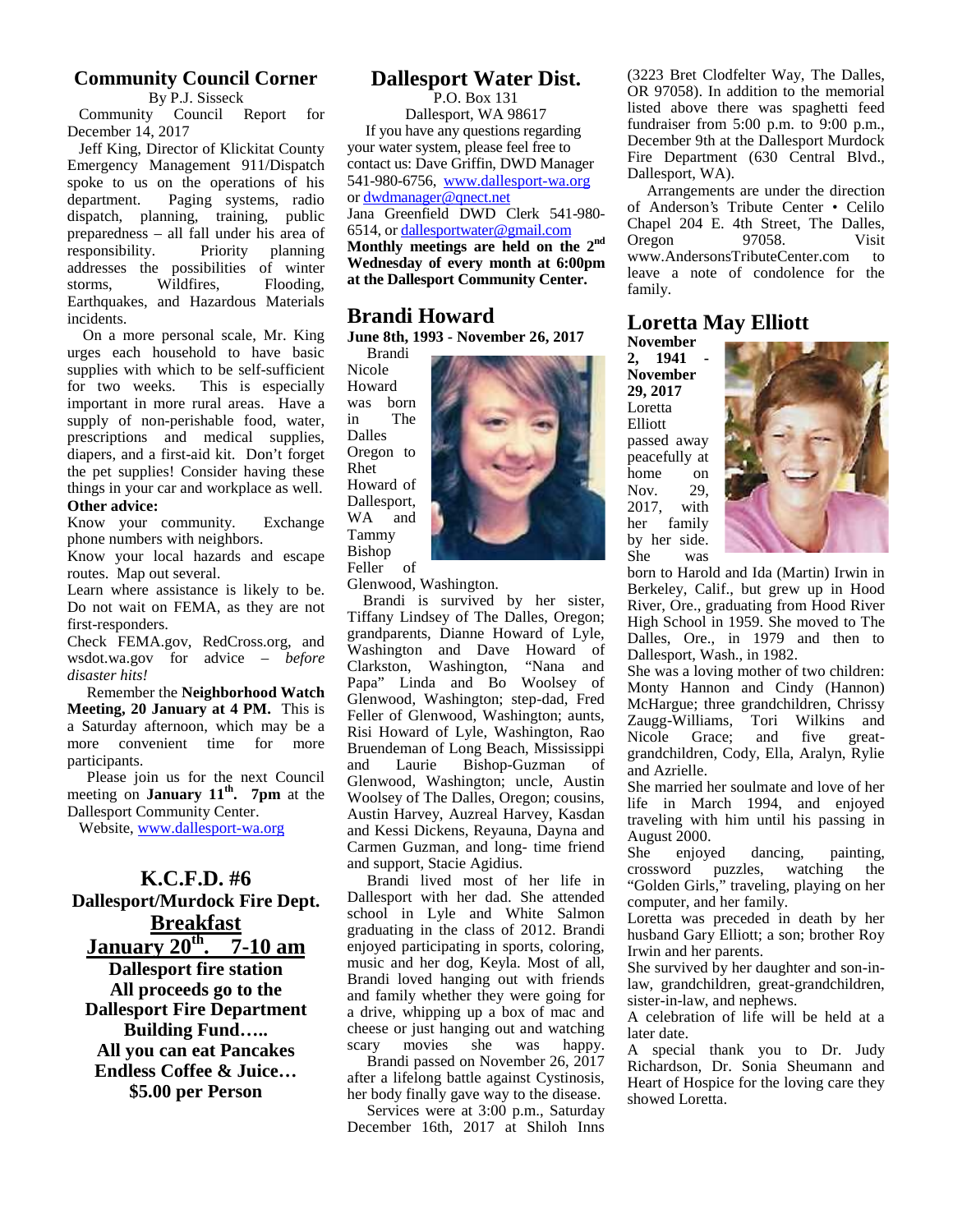#### *Life Flight Provides Cheap Peace Of Mind*

By Max Erikson, Goldendale Sentinel Life Flight Network will be celebrating 40 years of service in 2018 and continues to serve the rural communities of the Pacific Northwest by providing air medical transport for people in life threatening situations.

It also provides an easy way to keep their costs cheap if you have to use their services.

Injuries sustained in life threatening situations or accidents are sometimes beyond the capabilities of local hospitals to provide the necessary care needed. That is where Life Flight comes in, to transfer those pa-tients to specialized trauma hospitals in Portland and Seattle.

Established in 1978, Life Flight Network was the first of its kind on the west coast and over the years has combined with four hospitals in the Northwest to jointly offer services to patients.

Hospitals in Portland include Providence Hospital, Legacy Emmanuel, and Oregon Health and

Sciences University (OHSU). For the state of Idaho, Saint Alphonso's Hospital provides services.

Stationed at the Dallesport Airport, Life Flight Network services all of Klickitat County, parts of Ya-kima County, and the east side of Mt. Adams. It also services The Dalles and Hood River communities in Oregon. Klickitat Valley Health (KVH) is one of those hospitals that uses Life Flight one or more times a week, and the emergency staff are very happy with the service.

"I can't say enough good things about Life Flight," Emergency Services RN Hannah Gunnyon says. Their team is responsive and dependable. We are blessed to have this service in our community. They are amazing."

Life Flight Network regional director Jacob Dalstra says they get at least one call per daysometimes more-for an emergency air transport in this service area.

"Our crews are always on the job, 24 hours a day," Dalstra says. "The majority of the calls we get have to do with cardiac arrest or stroke victims, and of course we do get the more severe trauma calls from major accidents, but those are less frequent." Life Flight Networks use both helicopters and fixed-wing airplanes for its services, depending on the distance of the transport and the severity of the injuries. They use H135 helicopters that have a range of 160 miles and the PC- 12 fixed-wing planes that can stretch to 300 miles if needed. Dalstra says they have the ability to transport anywhere in the continental United States.

"The majority of our flights are transporting patients from smaller hospitals to larger ones," Dalstra says. "When it comes to a lifesaving moment we can usual make the trip to Portland or Seattle in under 90 minutes." Each Life Flight crew consists of one

**EEKS REA BUILD KITS** Shorteche our your trian for at loast 2 weeks. q, bд Comitants Water Nigation Medical. Faut Сбанный First old kit. in on in pone to the other ser person, eye sare պակնա acristicate) per day) Гŧ. m Shidly short-Data by tenies alcritiad o n Warra clothes mal trygiana Fire extinguisher ile ns έř ≣  $[6]$  $\bullet$ òÒ Pet expolies Tool: **Fash** Toilad panar Medications identified inn K mportant Repeat local 2 weeks of pushing n yn in hame. Hewe arrailer kild fan 2008. documents for every femily memore and pets How is writtle experience

 $-96 -$ 

pilot, one nurse, and a critical care medic who specializes in trau-ma and stabilization of patients.

There are also specialized teams that care for infants and small children called Neonatal Pediatric teams.

For the residents of Klickitat County and the region-Life Flight services just got more efficient with the recent completion of a new hanger at the Dallesport Airport. The hanger is big enough to house both Life Flight helicopters and airplanes.

"It is a huge upgrade for us that we have been working on for years," Dalstra says. "With our vehicles out of the elements and now covered we can move faster when a call comes in. Now we don't have to worry about snow and ice accumulation that takes time to thaw or scrape off. In a trauma situation, every second counts"

In the case of an unforeseen accident and the need for a Life Flight service, the cost can be very expensive if you do not have a Life Flight membership. The

> amount can run in the tens of thousands of dollars, depending on what type of insurance you have. But with a Life Flight Membership, you and all members of your household, including dependents, are covered. Memberships are \$65 per year and discounts are available for police, fire, EMT, and hospital employees for \$50 a year. Life Flight Network has 22 bases located across the Pacific Northwest and is a growing program.

"We want to be the best part of somebody's worst day when tragedy strikes," Dalstra says. "We are committed to provide the best possible care and experience for our clients and help people the best we can."

To learn more about Life Flight Network and to become a member (meaning buy the insurance), visit the website at http://www.lifeflight.org.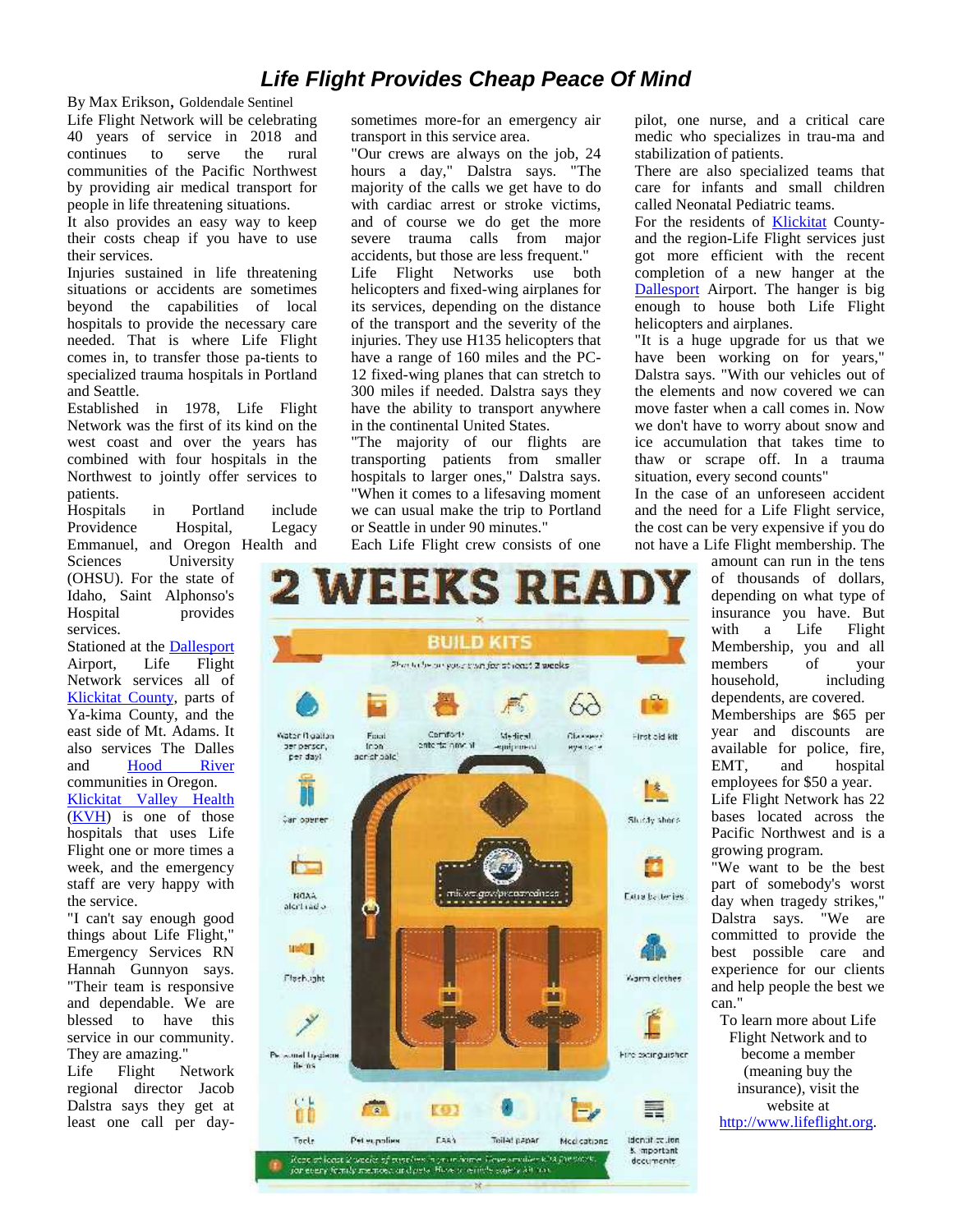# YLE SCHOOL DISTRIC

For the latest information on Lyle School District, visit the website for the school district. **http://www.lyleschools.org**

### **Lyle School Holds Grand Opening for George Cooper Health & Fitness Center**



Secondary students and dignitaries took a few moments from the day on December 15 at 12:15 p.m. to hold a grand opening for the school's new weight room, officially commemorating it as the George Cooper Health and Fitness Center.

The weight room is a free-standing metal building adjacent to the school's shop building. It was constructed beginning in the fall of 2016, when 1968 alumnus George Cooper located a steel building and made a down payment on it on behalf of the district.

Prior to that, weight-lifting equipment had been housed in a room of the Lyle Secondary School. However, faced with declining enrollment, the school board merged the Dallesport Elementary staff and students with Lyle Secondary School on the Lyle campus. The move better utilized both space and staff resources, and decreased the duplicate expenses of two campuses.

However, it left student-athletes without a place to store and use weight-lifting equipment, an important aspect of physical conditioning and reducing athletic injuries. Teacher Vernon Bruni, who was the school's health education teacher at the time, envisioned developing a separate building for the weight training equipment, and Cooper quickly became his best ally. Cooper picked up equipment donated to the program, and contributed financial backing to help finish the building as well. A school committee formed to name the facility overwhelmingly voted to name the new facility for Cooper.

Lyle School District is grateful to George Cooper and to other community members and organizations who contributed either finances or equipment and labor to the new facility: BNSF Railway, Brandon Hawkins, Diane Howard and Dallesport Mini Storage, Imperial Building LLC, Lyle High School Alumni Association, Lyle Lions Club, Rapid Ready Mix Co., Mike Schultz Concrete Pumping, Northwest Farm Credit Services, Lyle Schools Maintenance and Custodial Staff, Lyle/Wishram/Klickitat Football Teams of 2016 and 2017, Lyle High School Students

#### **KLASAC**

**(Klickitat, Lyle Against Substance Abuse Coalition)**

**January 17<sup>th</sup>. 5 - 6:30 pm** Meets the 3<sup>rd</sup> Wed of each month. Alternates between Klickitat and Lyle

#### **The Library Bookmobile Winter Hours**

**Wednesdays Jan. 3rd., 17th., 31st. Lyle Market 9:45am-10:15am Lyle High School -10:25am-12:30pm Dallesport School- 1:45pm – 3:00pm**

**Dallesport PTO Meeting Tue, January 2nd . 2:45pm – 3:45pm Monthly on the first Tuesday**

**School Board meetings will be held @ 6pm on the fourth Tuesday January 23, 2017**  *Support your school and attend a meeting.*

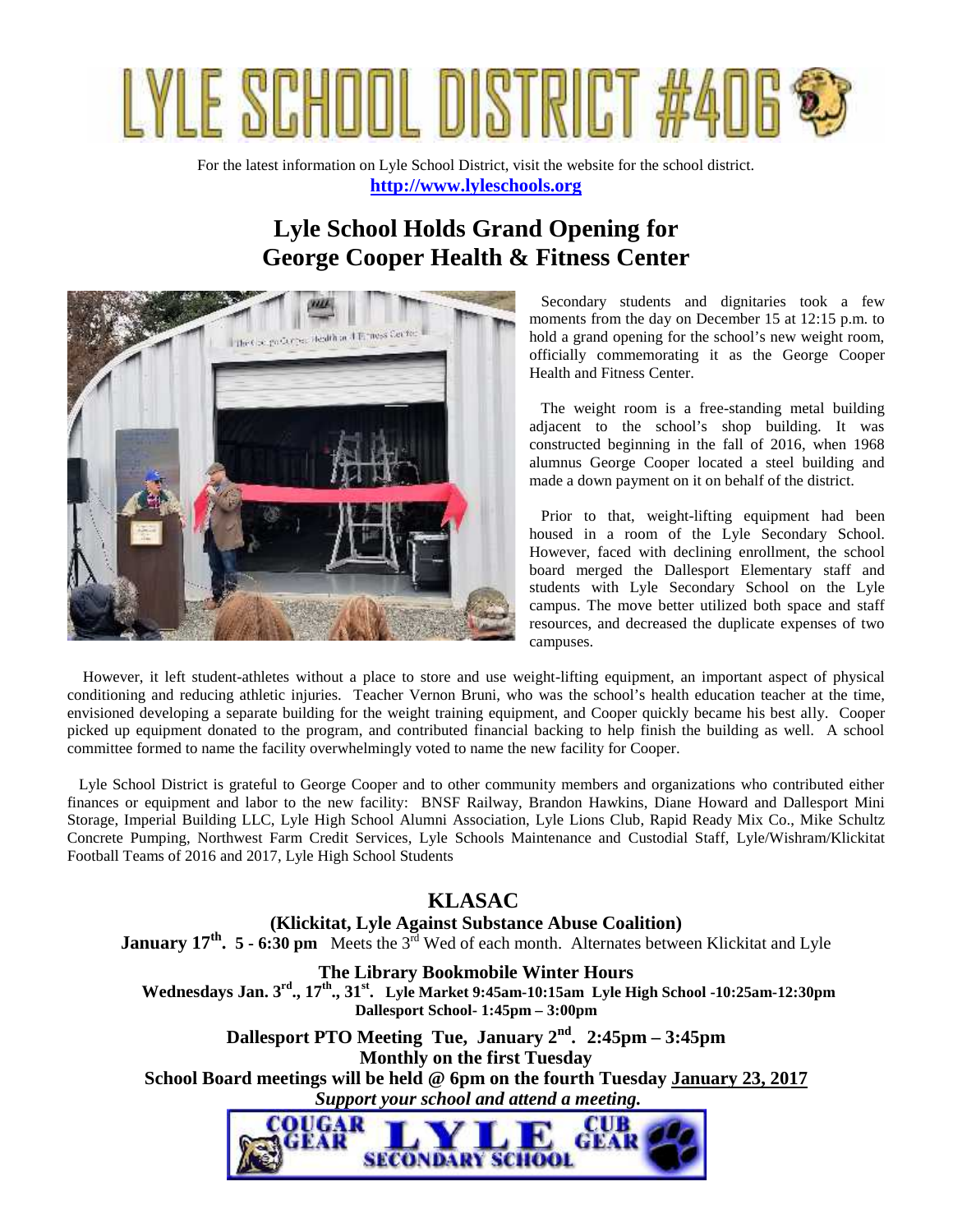#### **Polar Plunge**

**January 1, 2018 10:00 AM** The Central Klickitat County Park and Recreation District and Washington State Parks invites the public for its 11th Annual Polar Plunge at 10 a.m. on New Year's Day at Maryhill State Park.

This annual tradition is a fund raiser for the Central Klickitat County Park and Recreation District. The Plunge starts at 10 a.m. and ends a mere few seconds later. Jan. 1, 2018 is a free admission day to all Washington State Parks .

For more information and entry forms, go to

http://www.centralklickitatcountyparksa ndrec.com or call the swimming pool at (509) 773-0506 or (509) 250-0981.

#### **Wasco County Medical Reserve Corps (MRC)**

**Fifth Annual Blanket Drive January 6, 2018 10:00 AM - 2:00 PM GIVE THE GIFTS OF WARMTH** Help those in need stay warm this  $_{.6}^{\mathrm{opp}}$ winter! Donations benefit The Dalles  $\frac{01}{2}$ Warming Place and Gilliam & Sherman Counties Emergency Management. WHAT to donate: Warm BLANKETS & SOCKS (Also, warm coats, hats, gloves, & travel-sized soap, shampoo, etc.) All items must be NEW or GENTLY USED & WASHED and in good condition. NO holes or stains, please!! 523 East Third Street (across the street from Sawyer's) The Dalles. Contact Information: Tanya Wray @ North Central Public Health District @ 541-506-2631

#### **Chinese Puzzles with Marilyn Urness**

**January 12, 2018 6:00pm** Columbia Gorge Discovery Center presents "Chinese Puzzles," with progr Marilyn Urness, Friday, January 12, 2018. Dinner begins at 6:00 p.m. and the presentation starts at 7:00 p.m. at Columbia Gorge Discovery Center, 5000 Discovery Drive, in The Dalles.

The dinner menu will be Chicken Florentine, broccoli and tortellini salad, rolls and dessert.

Learn how a very small bottle opened up a very big mystery for Marilyn Urness when the artifact was uncovered during an expansion of her husband's auto dealership. The puzzle began with the finding of a small bottle of cosmetic oil with Chinese characters on the label. Urness learned from the bottle label and cork that it had to be over 100 years old. She began her detective work to pursue the other puzzling clues left behind by

the Chinese community that once dwelled in The Dalles.

Urness has been adding to her story and gathering more information. She will offer information and insight about reports of Chinese tunnels. Hear about the Chinese farmer in the 1940's where the Albertson's grocery store once stood, and a court case in which a Chinese woman won her claim in Dalles City.

Urness has written a book about her experiences and what she's learned. Her self-published book, "Chinatown," is available for sale in the Columbia River Trading Co. museum store.

The exhibit: *"A Community Forgotten: Uncovering the Story of The Dalles Chinatown"* will close January 31, 2018.

Executive Director Carolyn Purcell commented, "We would like to give our thanks to Eric Gleason, Jacqui Cheung, Chris Bolton and Marilyn Urness for their dedication in bringing the lives of The Dalles Chinatown into the spotlight. We encourage people to take the opportunity to view this important piece of local history before the exhibit is gone."

Ticket prices for the dinner and presentation are \$19. The presentation only is just \$5. Make reservations by January 10. For more information, phone (541) 296-8600 x 201, or visit www.gorgediscovery.org.

#### **Columbia Gorge Genealogical Society January 13, 2018**

General meeting begins at **10:30AM** in the lower classroom in the Columbia Gorge Discovery Center. There will be a short business meeting before our monthly program, election of officers and other business matters will be discussed. This is the first meeting and program of the year and a reminder, meeting times have changed as of January 1, 2018. Meeting and programs now begin at 10:30 am. All members are encouraged to attend.

The program for the month will be **"Breaking Down Brick Walls".**

This will be a round table discussion for all members to discuss and collaborate ways of finding answers to dead end research. You're encouraged to bring your brick wall or share your experience of success.

#### **Discovery Center**

The Columbia Gorge Discovery Center and Museum is the official interpretive center for the Columbia River Gorge National Scenic Area. Open daily 9 a.m. Contact; to 5 p.m. Hands-on, multi-media exhibits illuminate the cultural and natural

history of the Gorge, including Ice Age geology, Native American culture, Lewis and Clark, the Oregon Trail, trade, transportation, renewable energy, ecology, live raptor presentations and more. See the newest exhibit, "A Community Forgotten: Uncovering the Story of The Dalles Chinatown." The museum is wheel-chair accessible, and family friendly,

The Discovery Center is located off I-84 exit 82, at 5000 Discovery Drive, The Dalles, Oregon, 97058. The museum is open daily from 9 a.m. to 5 p.m. Museum adult admission is \$9, seniors \$7, kids 6 to 16 are \$5, and children 5 and under free. The Columbia River Trading Company museum store is open daily. For more information, phone (541) 296-8600 ext. 201, or visit www.gorgediscovery.org.

#### **Dancing With The Gorge Stars January 12, 2018 7:00 PM - 9:00 PM**

http://www.mccca.info

Dancing With The Gorge Stars is an annual event benefiting the Mid- Columbia Community Concert Association

Six local contestants are paired with their individual pro dancer who teaches them a dance routine and costumes them to compete against their five rival contestants. Just like the TV series but better! Come support your hometown neighbors and friends.

The Dalles HIgh School 220 East 10th Street, The Dalles. Contact: Patti Blagg 541-298-4352

Admission: Tickets may be purchased at *Klindt's Booksellers*, *The Dalles Area Chamber of Commerce* and *Lines of Designs*. \$20.00 - Tickets purchased before the event. \$25.00 - Tickets purchased at the door.

#### **EAGLE WATCH !!**

#### **January 20, 2018 9:00 AM - 3:00 PM** http://www.nwp.usace.army.mil/Locatio ns/ColumbiaRiver/The Dalles.aspx

Join the Rangers at The Dalles Lock & Dam for our eighth annual Eagle Watch! Bring your family and join our park rangers for eagle viewing. Visitors are encouraged to bring their own binoculars and cameras. **CAN'T WAIT TO SEE THE EAGLES? Our Visitor Center will be open every Saturday and Sunday in January from 9:00 AM to 3:00 PM.**

The Dalles Lock & Dam Visitor Center 3545 Bret Clodfelter Way The Dalles 541-296-9778 or 541-506-7857, FREE to Public. Accessible to Visitors with disabilities.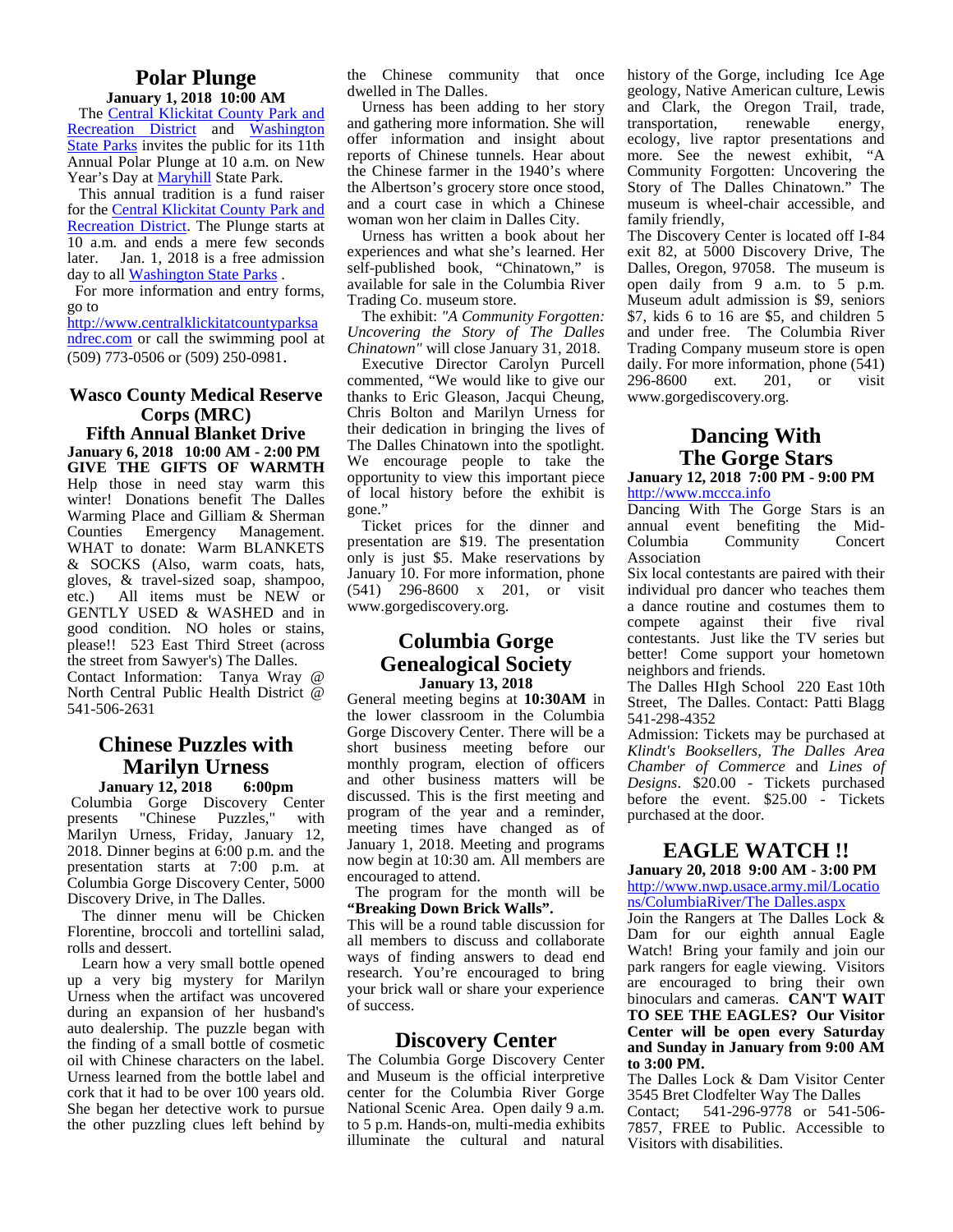## **Dallesport-Murdock Community Calendar**<br>Dallesport-Murdock Fire Dept. KCFD#6 Dallesport-Murdock Community Council

 **630 Central Ave. P.O. Box 215 767-1252 136 6th Ave. P.O. Box 8**

 **Dallesport-Murdock Fire Dept. KCFD#6 Dallesport-Murdock Community Council**

**Post Office hours are 8am-2pm M-FSat. 7:30am-11:00 for package pick up only Phone 767-1577**

|                                                                                                                                              | <b>January 2018</b>                                                                                                                               |                                                  |                                                                                                                                             |                                                                                                                                                                                                                                                                          |                                                                          |                                                                                                                                                                                |  |  |
|----------------------------------------------------------------------------------------------------------------------------------------------|---------------------------------------------------------------------------------------------------------------------------------------------------|--------------------------------------------------|---------------------------------------------------------------------------------------------------------------------------------------------|--------------------------------------------------------------------------------------------------------------------------------------------------------------------------------------------------------------------------------------------------------------------------|--------------------------------------------------------------------------|--------------------------------------------------------------------------------------------------------------------------------------------------------------------------------|--|--|
| <b>Sun</b>                                                                                                                                   | <b>Mon</b>                                                                                                                                        | <b>Tue</b>                                       | Wed                                                                                                                                         | Thu                                                                                                                                                                                                                                                                      | Fri                                                                      | <b>Sat</b>                                                                                                                                                                     |  |  |
| AA Meetings<br><b>Wednesdays and</b><br><b>Sundays at 7pm</b><br>in the<br><b>Lyle School</b><br>Library 625<br>Keasey Ave. 360-<br>870-3321 | <b>NO Lions Club</b><br>meeting.<br><b>New Year's Day</b>                                                                                         | <b>Senior Lunch</b><br><b>Lyle 11:30am</b>       | 3<br><b>Bookmobile</b><br><b>Lyle Market</b><br>9:45am-10:15am<br>Lyle Hi School -<br>10:25am12:30pm<br><b>Dallesport</b><br>1:45pm 3:00pm  | 4                                                                                                                                                                                                                                                                        | 15<br><b>Senior</b><br><b>Advisory</b><br><b>Meeting</b><br>10:30am-12pm | 6<br><b>Pancake</b><br><b>Breakfast/</b><br><b>Christmas Food</b><br><b>Box Project</b><br>Donations; 7:00<br>to 10:00                                                         |  |  |
| 7                                                                                                                                            | 8                                                                                                                                                 | lQ<br><b>Senior Lunch</b><br><b>Lyle 11:30am</b> | 10<br>Fire Dist. Biz<br>Meet 6pm<br><b>Commissioners</b><br>Meet 7pm<br><b>Water Dist.</b><br>Meet 6pm                                      | 11<br><b>Community</b><br>Council<br><b>Meeting 7pm</b>                                                                                                                                                                                                                  | $\mathbf{12}$                                                            | 13                                                                                                                                                                             |  |  |
| 14                                                                                                                                           | 15<br><b>Lyle Lions Club</b><br>mtg. Potluck at<br>6:00 pm.<br><b>Meeting at</b><br>6:30 pm.<br>$(509)$ 365-2921<br>M. L. King<br><b>Birthday</b> | 16<br><b>Senior Lunch</b><br><b>Lyle 11:30am</b> | 17<br><b>Bookmobile</b><br><b>Lyle Market</b><br>9:45am-10:15am<br>Lyle Hi School -<br>10:25am12:30pm<br><b>Dallesport</b><br>1:45pm 3:00pm | 18                                                                                                                                                                                                                                                                       | 19<br><b>Airport Board</b><br><b>Meeting 7am</b><br>@Airport             | 20<br><b>Fire Dist</b><br><b>Breakfast</b><br><b>Fundraiser</b><br>@ Fire Hall<br>$7-10am$<br><b>Neighborhood</b><br><b>Watch Meeting</b><br>4pm<br>6 <sup>th</sup> St. Church |  |  |
| 21                                                                                                                                           | 22                                                                                                                                                | 23<br><b>Senior Lunch</b><br>Lyle 11:30am        | $\overline{24}$                                                                                                                             | 25                                                                                                                                                                                                                                                                       | 26                                                                       | 27                                                                                                                                                                             |  |  |
| 28                                                                                                                                           | 29                                                                                                                                                | 30<br><b>Senior Lunch</b><br>Lyle 11:30am        | 31<br><b>Bookmobile</b><br><b>Lyle Market</b><br>9:45am-10:15am<br>Lyle Hi School -<br>10:25am12:30pm<br><b>Dallesport</b><br>1:45pm 3:00pm | Lyle Lions Club 509-365-2921<br>There is only one Lions Club meeting in January.<br>There will not be a Lions Club meeting on Monday,<br>January 1st, due to New Year's Day.<br><b>Volunteer Firefighters meet</b><br><b>Tuesdays 6pm</b><br><b>Dallesport Fire Hall</b> |                                                                          |                                                                                                                                                                                |  |  |